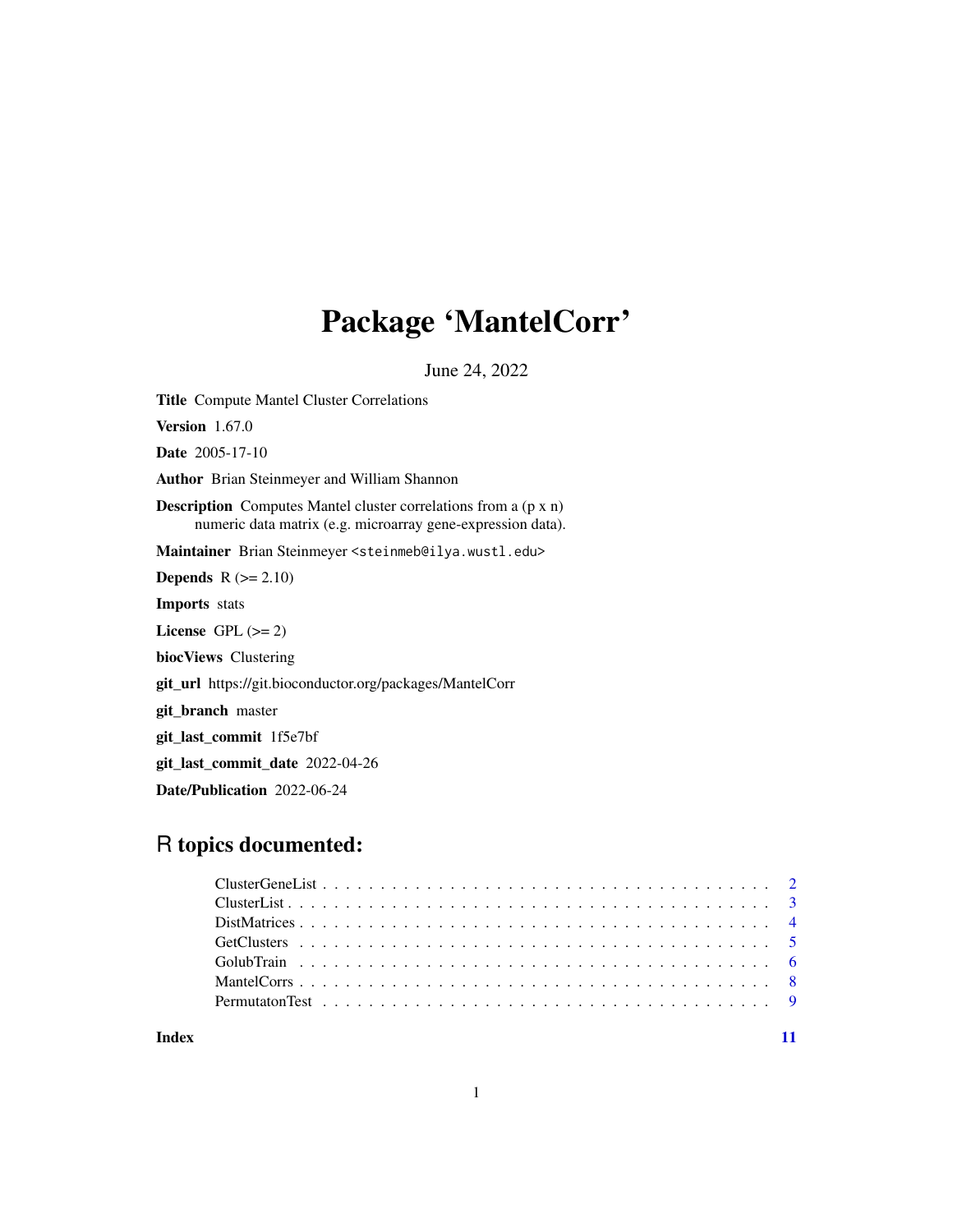<span id="page-1-0"></span>

#### Description

'ClusterGeneList' produces a list of both significant and nonsignificant genes from each respective cluster type

#### Usage

ClusterGeneList(clus, clustlist.sig, x.data)

#### Arguments

| clus   | 'clusters' object returned by 'GetClusters'                          |
|--------|----------------------------------------------------------------------|
|        | clustlist.sig 'SignificantClusters' object returned by 'ClusterList' |
| x.data | original (p x n) numeric data matrix (e.g., gene-expression data)    |

#### Value

A list with components:

SignificantClusterGenes

significant cluster genes returned from 'ClusterList' NonSignificantClusterGenes

nonsignificant cluster genes returned from 'ClusterList'

#### Note

argument 'x.data' should have an ID gene variable, 'probes', attached as a 'dimnames' attribute

#### Author(s)

Brian Steinmeyer

#### See Also

'GetClusters' 'ClusterList'

#### Examples

```
# simulate a p x n microarray expression dataset, where p = genes and n = samples
data.sep <- rbind(matrix(rnorm(1000), ncol=50), matrix(rnorm(1000, mean=5), ncol=50))
noise <- matrix(runif(40000), ncol=1000)
data <- t(cbind(data.sep, noise))
data <- data[1:200, ]
# data has p = 1,050 genes and n = 40 samples
```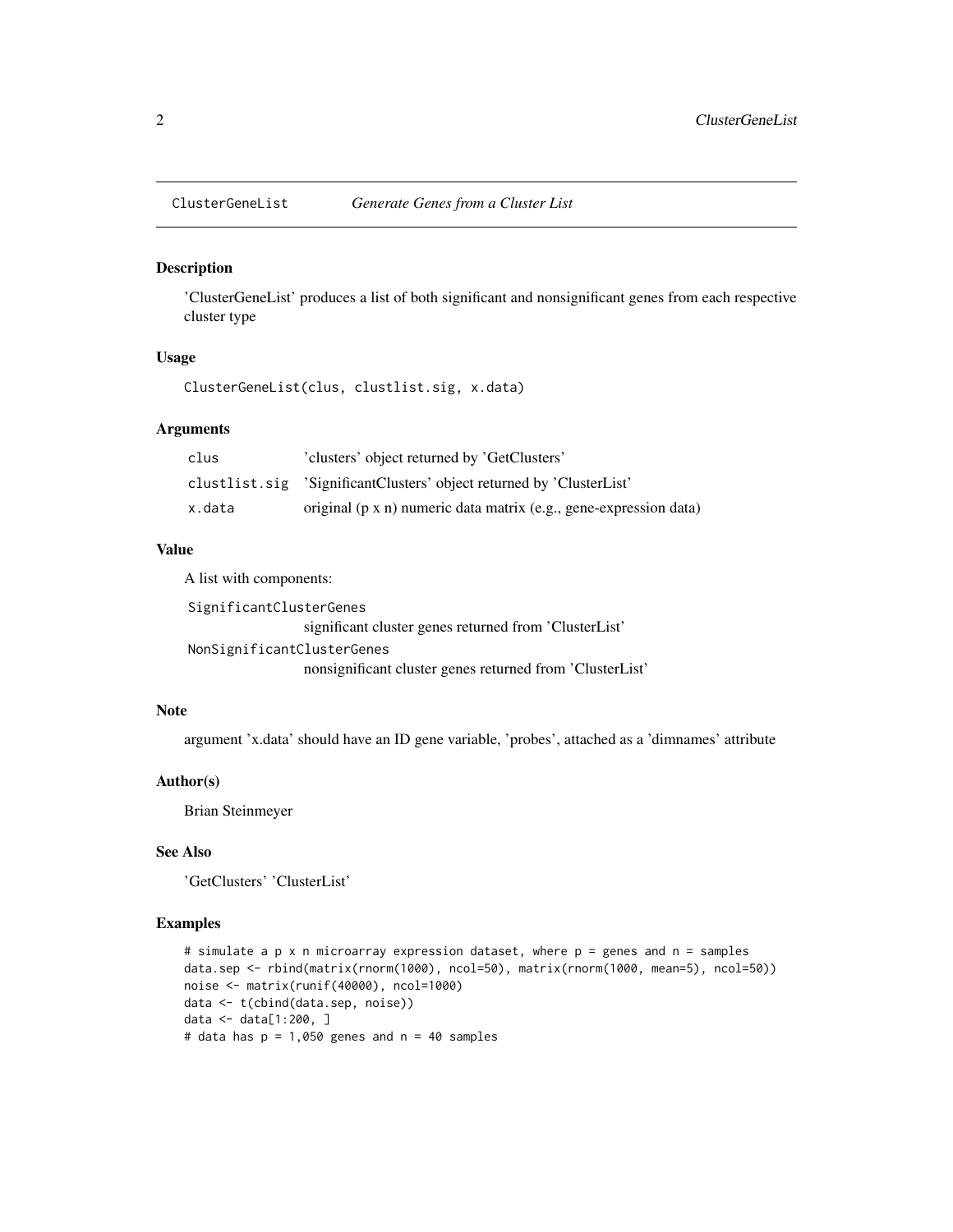#### <span id="page-2-0"></span>ClusterList 3

```
clusters.result <- GetClusters(data, 100, 100)
dist.matrices <- DistMatrices(data, clusters.result$clusters)
mantel.corrs <- MantelCorrs(dist.matrices$Dfull, dist.matrices$Dsubsets)
permutation.result <- PermutationTest(dist.matrices$Dfull, dist.matrices$Dsubsets, 100, 40, 0.05)
# generate both significant and non-significant gene clusters
cluster.list <- ClusterList(permutation.result, clusters.result$cluster.sizes, mantel.corrs)
# significant and non-significant cluster genes (expression values)
cluster.genes <- ClusterGeneList(clusters.result$clusters, cluster.list$SignificantClusters, data)
```
ClusterList *Generate a Cluster List*

#### Description

'ClusterList' generates a list of both significant and nonsignificant clusters, with cluster number, Mantel cluster correlation and size

#### Usage

ClusterList(p.val, clus.size, mantel.cors)

#### Arguments

| p.val       | permutation p-value returned from 'PermutationTest'                   |
|-------------|-----------------------------------------------------------------------|
| clus.size   | vector of k cluster sizes returned from 'GetCluster'                  |
| mantel.cors | orignal, unpermuted k Mantel correlations returned from 'MantelCorrs' |

#### Value

A list with components:

SignificantClusters

clusters with significant Mantel correlation, equal to or larger than the permutation p-value returned by 'PermutationTest'

#### NonSignificantClusters

clusters with nonsignificant Mantel correlation, smaller than the permutation pvalue returned by 'PermutationTest'

#### Author(s)

Brian Steinmeyer

#### See Also

'PermutationTest'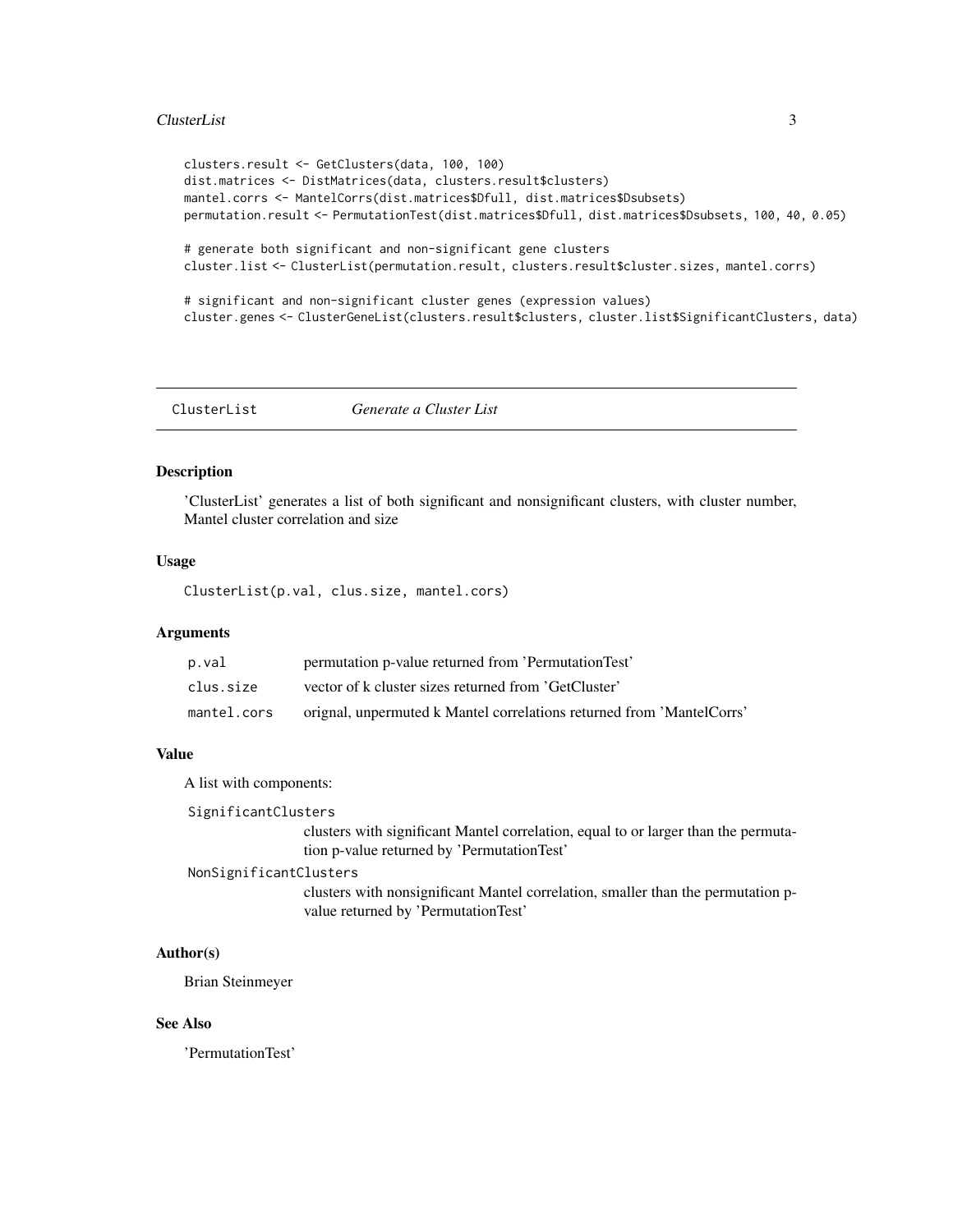#### Examples

```
# simulate a p x n microarray expression dataset, where p = genes and n = samples
data.sep <- rbind(matrix(rnorm(1000), ncol=50), matrix(rnorm(1000, mean=5), ncol=50))
noise <- matrix(runif(40000), ncol=1000)
data <- t(cbind(data.sep, noise))
data <- data[1:200, ]
# data has p = 1,050 genes and n = 40 samples
```

```
clusters.result <- GetClusters(data, 100, 100)
dist.matrices <- DistMatrices(data, clusters.result$clusters)
mantel.corrs <- MantelCorrs(dist.matrices$Dfull, dist.matrices$Dsubsets)
permutation.result <- PermutationTest(dist.matrices$Dfull, dist.matrices$Dsubsets, 100, 40, 0.05)
```

```
# generate both significant and non-significant gene clusters
cluster.list <- ClusterList(permutation.result, clusters.result$cluster.sizes, mantel.corrs)
```
DistMatrices *Compute Dissimilarity Matrices*

#### Description

'DistMatrices' uses 'dist' to compute dissimilarity matrices for 'data' and each cluster k from 'Get-Clusters'

#### Usage

DistMatrices(x.data, cluster.assignment)

#### Arguments

x.data original 'data' matrix cluster.assignment cluster assignment vector, "clusters", returned by 'GetClusters'

#### Value

returns a list with two components:

| Dsubsets | dissimilarity matrices for each cluster k    |
|----------|----------------------------------------------|
| Dfull    | dissimilarity matrix for the original 'data' |

#### Note

'GetClusters' should be executed prior to 'DistMatrices'

#### Author(s)

Brian Steinmeyer

<span id="page-3-0"></span>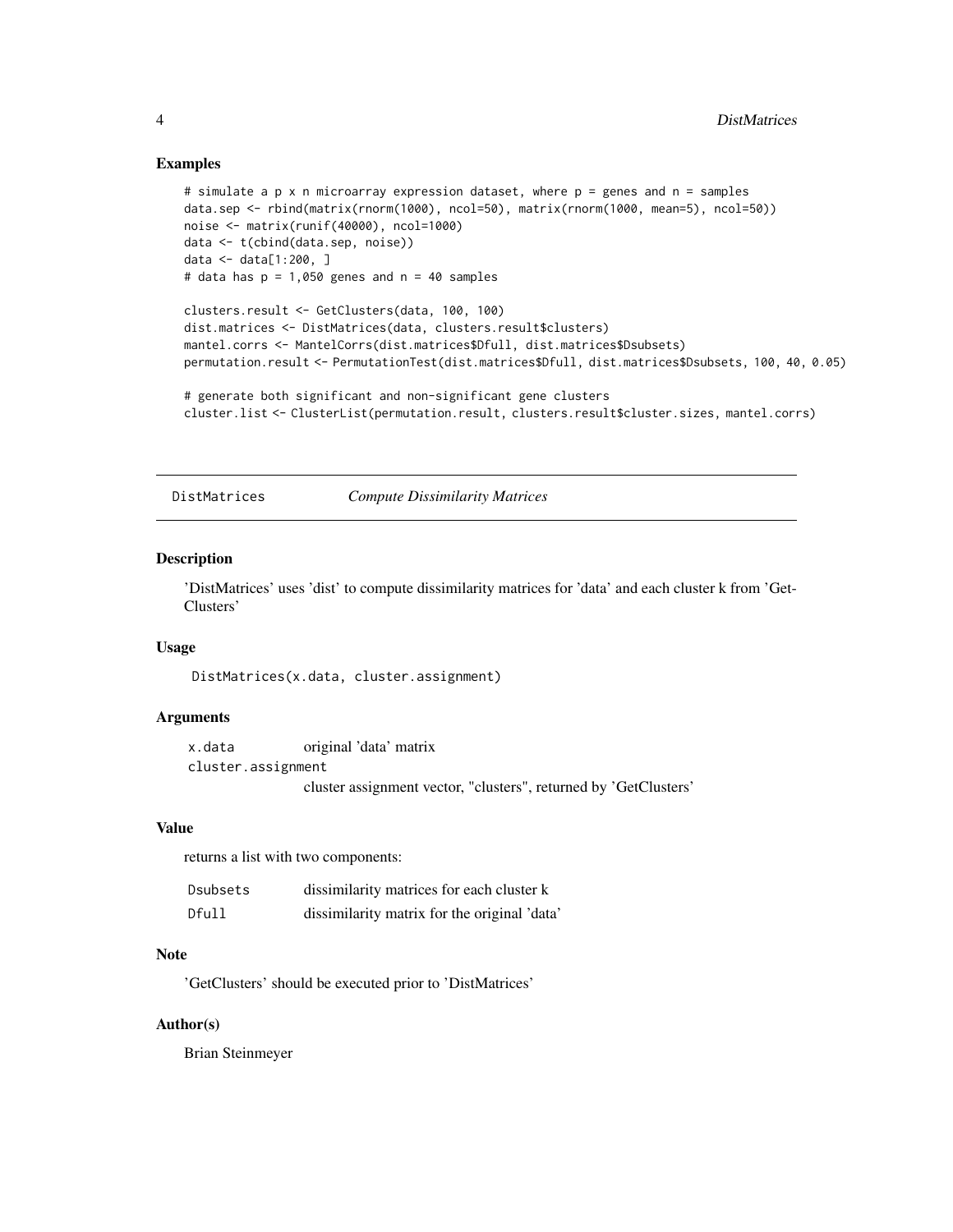#### <span id="page-4-0"></span>GetClusters 5

#### See Also

'GetClusters'

#### Examples

```
# simulate a p x n microarray expression dataset, where p = genes and n = samples
data.sep <- rbind(matrix(rnorm(1000), ncol=50), matrix(rnorm(1000, mean=5), ncol=50))
noise <- matrix(runif(40000), ncol=1000)
data <- t(cbind(data.sep, noise))
data <- data[1:200, ]
# data has p = 1,050 genes and n = 40 samples
clusters.result <- GetClusters(data, 100, 100)
dissimilarity.matrices <- DistMatrices(data, clusters.result$clusters)
```
GetClusters *Over-Partition a (p x n) Data Matrix using 'kmeans'*

#### **Description**

'GetClusters' uses an overly large k with the 'kmeans' function to over-partition p variables (rows = genes) from n objects (cols = samples) from a given data matrix 'x.data'

#### Usage

GetClusters(x.data, num.k, num.iters)

#### Arguments

| x.data    | p x n data matrix of numeric values         |
|-----------|---------------------------------------------|
| num.k     | number of k partitions desired              |
| num.iters | number of iterations - recommend $\geq 100$ |

#### Value

'GetClusters' returns a list with the following components:

| clusters | cluster assignment from 'kmeans'                   |
|----------|----------------------------------------------------|
|          | cluster.sizes size of each cluster k from 'kmeans' |

#### **Note**

The input data matrix, x.data, must be numeric (e.g., gene-expression values). We recommend using 'num.k' = one-half the number of genes and 'num.iters' greater than  $50$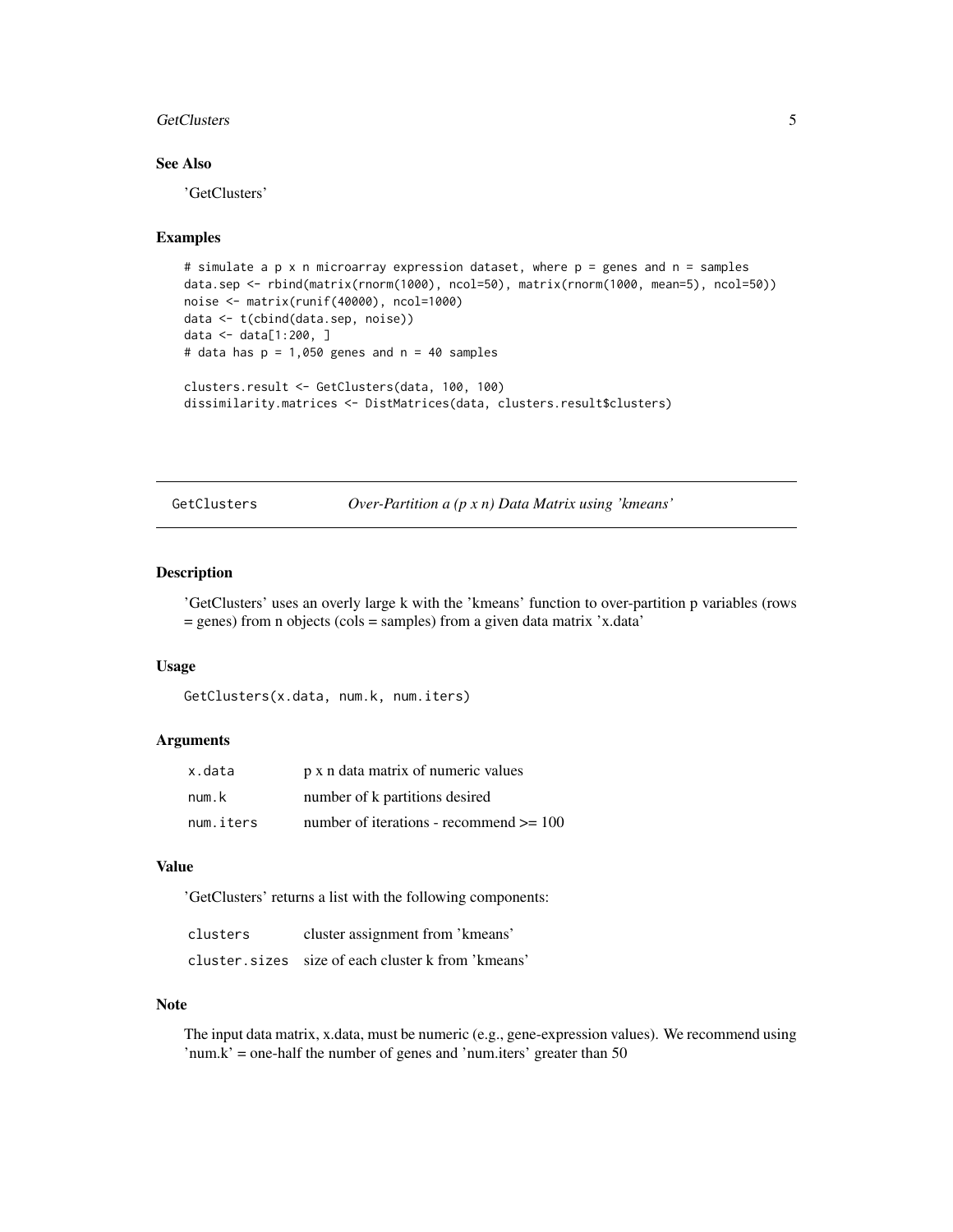#### <span id="page-5-0"></span>Author(s)

Brian Steinmeyer

#### See Also

'kmeans'

#### Examples

```
# simulate a p x n microarray expression dataset, where p = genes and n = samples
data.sep <- rbind(matrix(rnorm(1000), ncol=50), matrix(rnorm(1000, mean=5), ncol=50))
noise <- matrix(runif(40000), ncol=1000)
data <- t(cbind(data.sep, noise))
data <- data[1:200, ]
# data has p = 1,050 genes and n = 40 samples
clusters.result <- GetClusters(data, 100, 100)
```
GolubTrain *Golub Training Set*

#### Description

Samples were taken with Affymetrix Hgu6800 chips and expression levels measured on 7,129 genes (probes). The samples consist of 27 acute lymphoblastic leukemia (ALL) and 11 acute myeloid luekemia (AML) patients. The data values are raw (e.g. no standardization or gene filtering applied).

#### Usage

data(GolubTrain)

#### Format

A data frame of 7129 observations (genes) with the following 38 variables (samples):

X1 ALL X2 ALL X3 ALL X4 ALL X5 ALL X6 ALL X7 ALL X8 ALL X9 ALL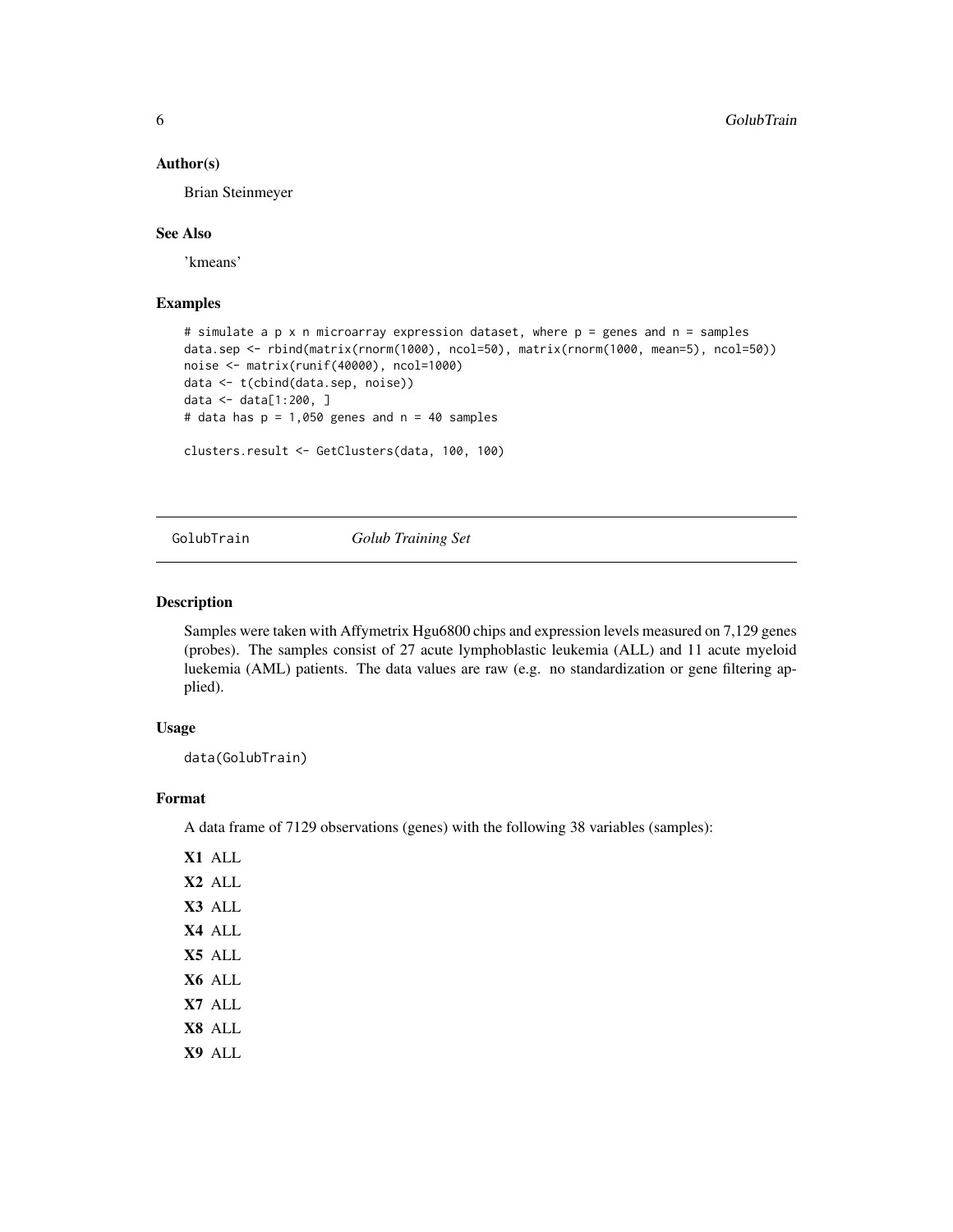|            | X10 ALL             |
|------------|---------------------|
|            | X11 ALL             |
|            | X12 ALL             |
|            | X13 ALL             |
|            | X14 ALL             |
|            | X15 ALL             |
|            | X16 ALL             |
| <b>X17</b> | <b>ALL</b>          |
|            | X18 ALL             |
| X19        | <b>ALL</b>          |
|            | X20 ALL             |
|            | X21 ALL             |
| X22        | <b>ALL</b>          |
|            | X23 ALL             |
|            | X24 ALL             |
|            | X <sub>25</sub> ALL |
|            | X26 ALL             |
|            | X27 ALL             |
|            | X28 AML             |
| <b>X29</b> | AML                 |
|            | X30 AML             |
|            | X31 AML             |
|            | X32 AML             |
|            | X33 AML             |
|            | X34 AML             |
|            | X35 AML             |
|            | X36 AML             |
|            | X37 AML             |
|            | X38 AML             |

#### Source

http://www.broad.mit.edu/cgi-bin/cancer/datasets.cgi

#### References

Golub, T.R. Molecular Classification of Cancer: Class Discovery and Class Prediction by Gene Expression Monitoring. Science, vol 286, 531-537, 1999.

#### Examples

data(GolubTrain)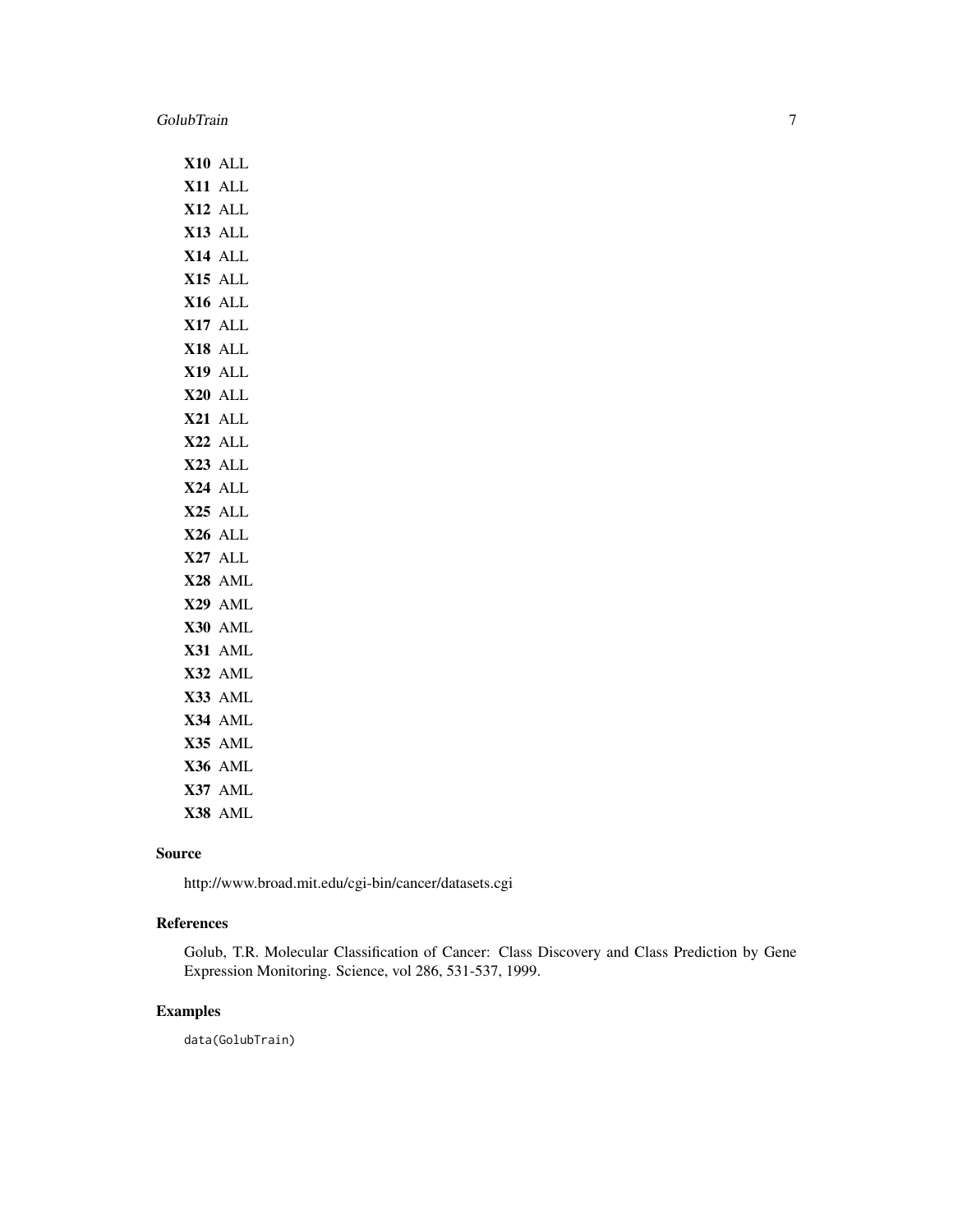<span id="page-7-0"></span>

#### Description

'MantelCorrs' computes the Mantel correlation between two dissimilarity matrices

#### Usage

MantelCorrs(Dfull, Dsubsets)

#### Arguments

| Dfull    | distance matrix returned by 'DistMatrices' using original 'data'                           |
|----------|--------------------------------------------------------------------------------------------|
| Dsubsets | list of distance matrices from each k cluster or partition returned by 'DistMatri-<br>ces' |

#### Value

A list with k components

where component i Mantel correlation for cluster i,  $i = 1,...,k$ 

#### Warning

The function is meant to be executed AFTER 'GetClustes' and 'DistMatrices' (see example)

#### Note

the value 'k' corresponds to the parameter 'num.k' in 'GetClusters'

#### Author(s)

Brian Steinmeyer

#### References

Mantel N: The detection of disease clustering and a generalized regression approach. Cancer Research. 27(2), 209-220 (1967).

#### See Also

'GetClusters' 'DistMatrices' 'kmeans'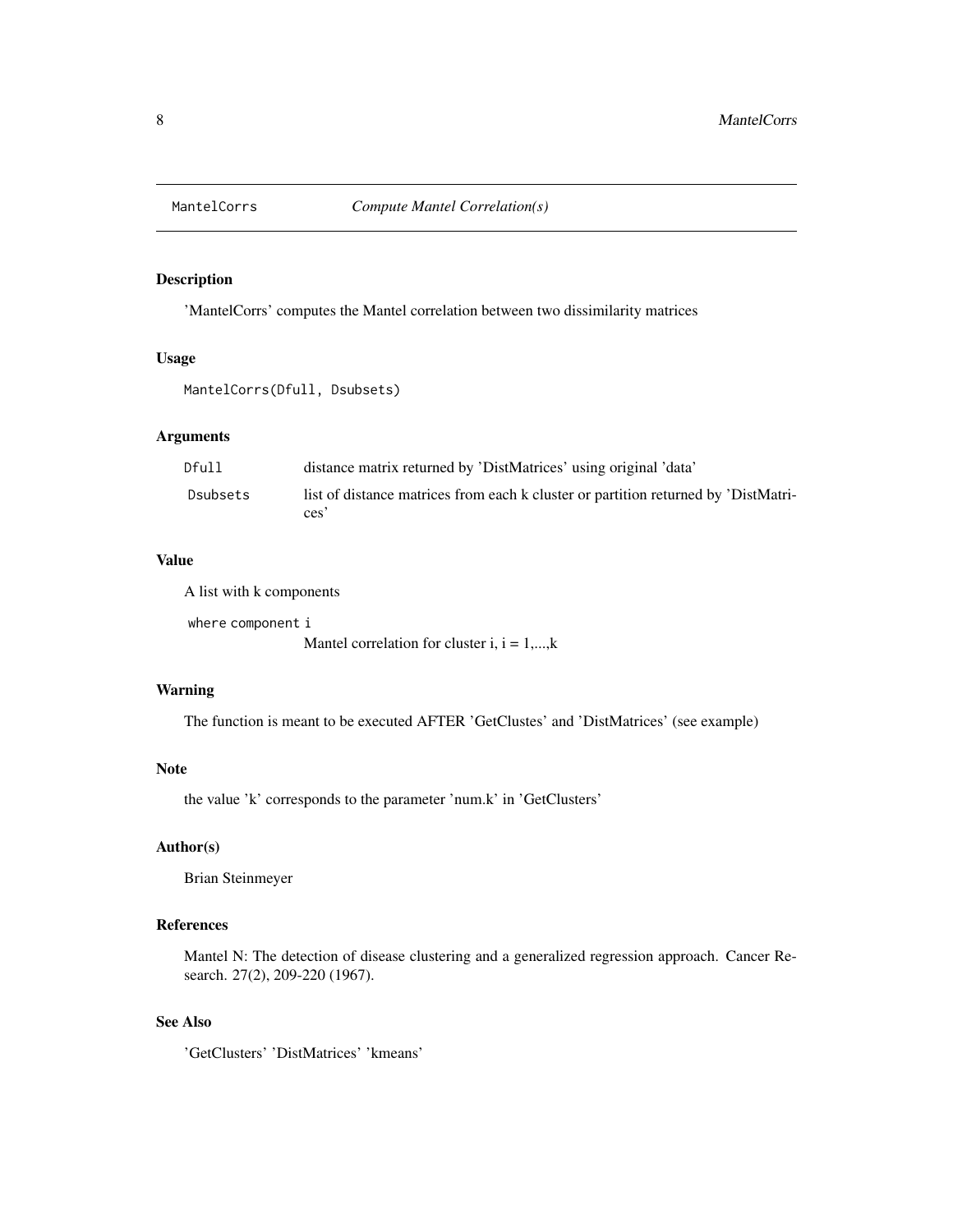#### <span id="page-8-0"></span>PermutatonTest 9

#### Examples

```
# simulate a p x n microarray expression dataset, where p = genes and n = samples
data.sep <- rbind(matrix(rnorm(1000), ncol=50), matrix(rnorm(1000, mean=5), ncol=50))
noise <- matrix(runif(40000), ncol=1000)
data <- t(cbind(data.sep, noise))
data <- data[1:200, ]
# data has p = 1,050 genes and n = 40 samples
clusters.result <- GetClusters(data, 100, 100)
dist.matrices <- DistMatrices(data, clusters.result$clusters)
mantel.corrs <- MantelCorrs(dist.matrices$Dfull, dist.matrices$Dsubsets)
```
PermutatonTest *Permutation Test for Dissimilarity Matrices*

#### Description

'PermutationTest' computes and returns an empirical p-value from a null distribution generated by permuting 'Dfull' a total of 'num.per' times.

#### Usage

PermutationTest(Dfull, Dsubsets, num.per, num.chips, alpha)

#### Arguments

| Dfull     | dissimilarity matrix from the original $(p \times n)$ microarray expression data |
|-----------|----------------------------------------------------------------------------------|
| Dsubsets  | dissimilarity matrices from each k disjoint clusters returned by 'GetClusters'   |
| num.per   | number of permutations                                                           |
| num.chips | number of samples, 'n' from the original $(p \times n)$ data matrix              |
| alpha     | desired level of significance                                                    |

#### Details

For each permutation, k Mantel correlations are computed by correlating the permuted 'Dfull' with each dissimilarity matrix 'Dsubsets' from the 'k' clusters returned by 'GetClusters'. The absolute value of the maximum Mantel cluster correlation is retained at each permutation. These 'num.per' maximum correlations are then used to generate a null distribution for distance metric independence, with the p-value taken from the (1 - 'alpha') percentile of this permutation distribution.

#### Value

returns the permuted p-value for the 'alpha' selected level of significance

#### Warning

(p x n) data matrix should be numeric (e.g. gene-expression levels)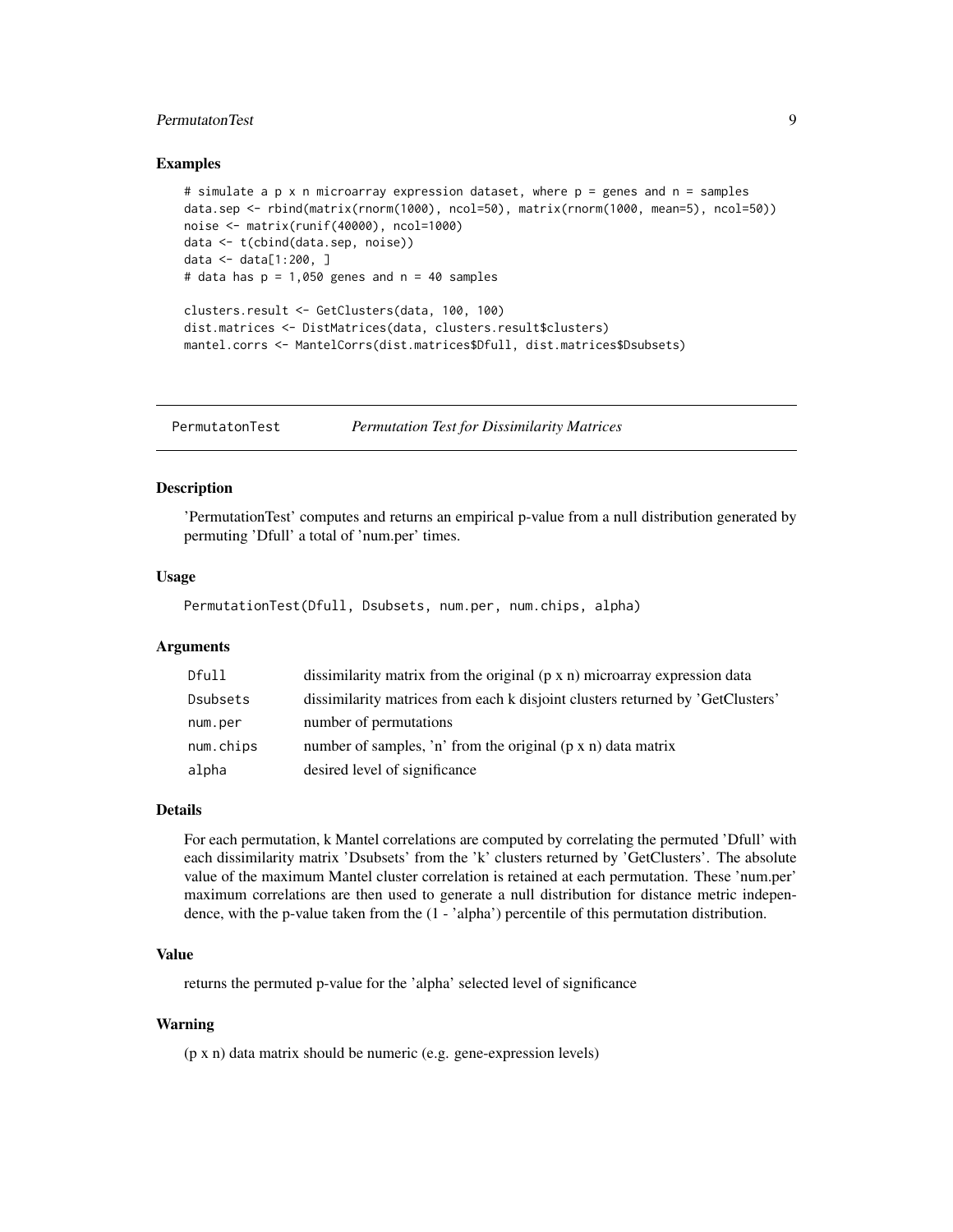#### Note

The function is meant to be executed AFTER 'GetClustes', 'DistMatrices' and 'MantelCorr' (see example)

#### Author(s)

Brian Steinmeyer

#### See Also

'GetClusters' 'DistMatrices' 'MantelCorrs'

#### Examples

```
# simulate a p x n microarray expression dataset, where p = genes and n = samples
data.sep <- rbind(matrix(rnorm(1000), ncol=50), matrix(rnorm(1000, mean=5), ncol=50))
noise <- matrix(runif(40000), ncol=1000)
data <- t(cbind(data.sep, noise))
data <- data[1:200, ]
# data has p = 1,050 genes and n = 40 samples
```

```
clusters.result <- GetClusters(data, 100, 100)
dist.matrices <- DistMatrices(data, clusters.result$clusters)
mantel.corrs <- MantelCorrs(dist.matrices$Dfull, dist.matrices$Dsubsets)
permutation.result <- PermutationTest(dist.matrices$Dfull, dist.matrices$Dsubsets, 100, 40, 0.05)
```